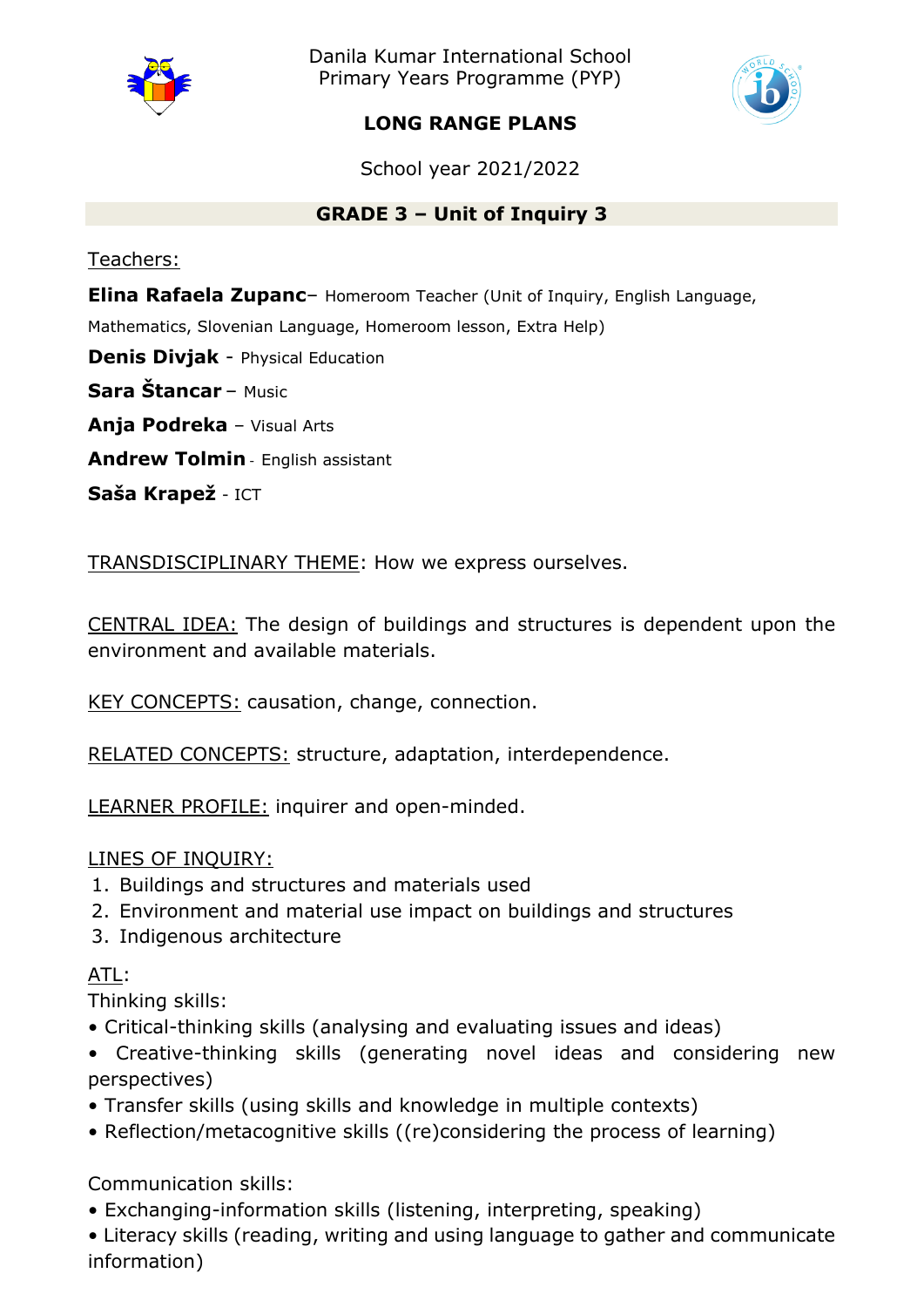• ICT skills (using technology to gather, investigate and communicate information)

Self-management skills:

• Organization skills (managing time and tasks effectively

• States of mind (mindfulness, perseverance, emotional management, selfmotivation, resilience)

Research skills:

• Information-literacy skills (formulating and planning, data gathering and recording, synthesizing and interpreting, evaluating and communicating)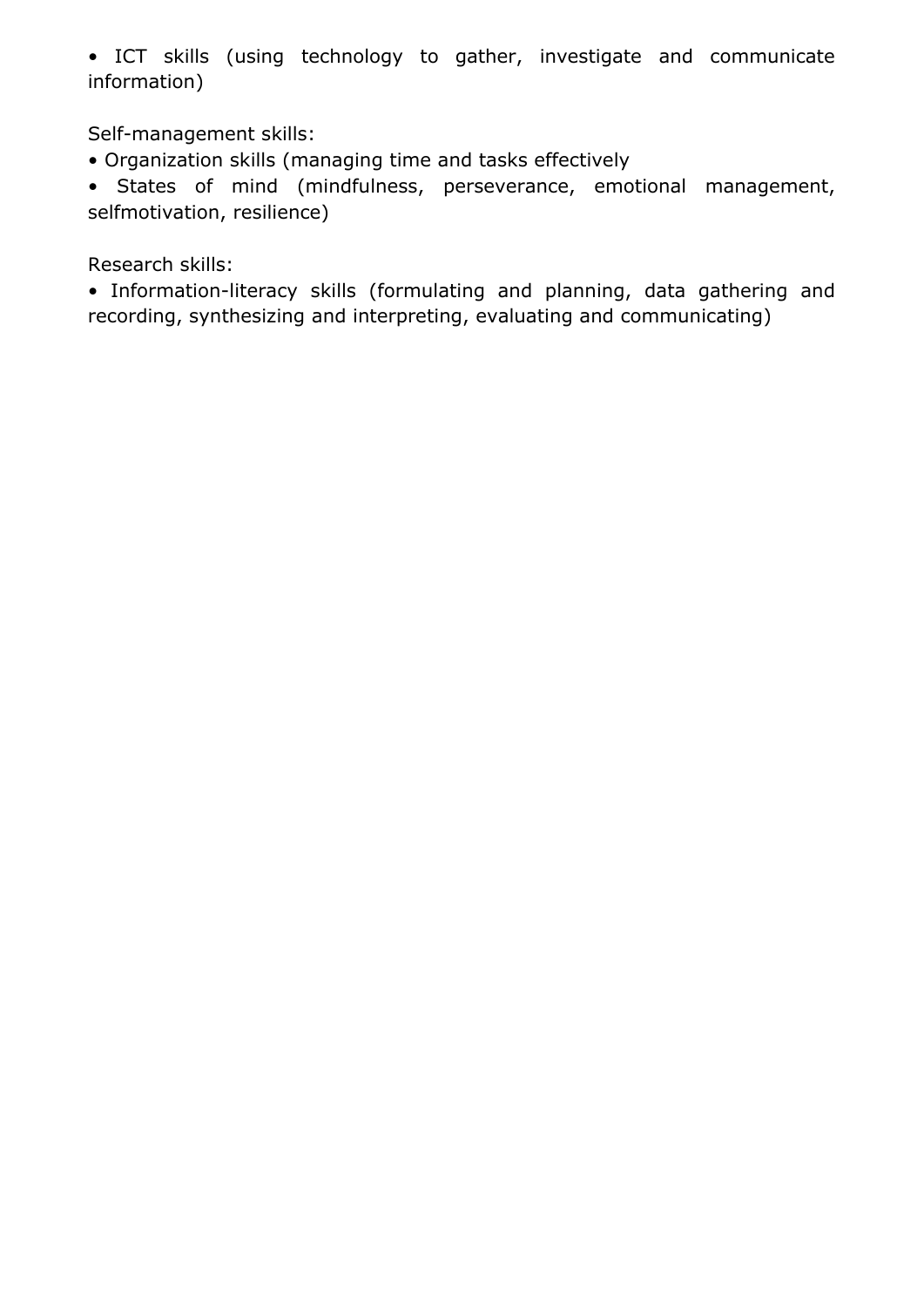# **Taught within the Unit of Inquiry - learning through language (English)**

ORAL LANGUAGE

Listening:

- Respect the power of language and its effect on others, showing sensitivity
- Listen appreciatively and responsively
- Listen for specific purpose in a variety of situations (e.g. Stories, poetry, drama, instructions, discussions, conversations)
- Listen responsively to stories read aloud in order to identify story structures and ideas.

#### Speaking:

- Give a speech; use complex speaking skills
- Develop quality of speech (pronunciation, intonation, stress) when presenting their posters
- Understand that ideas and opinions can be generated, developed and presented through talk and work in pairs and groups
- Use language confidently, appropriately and with increasing accuracy
- Organise thoughts and feelings before speaking
- Use register, tone and voice level appropriately and purposefully
- Use a range of specific vocabulary to suit different purposes
- Explain and discuss their own stories and writing with peers and adults
- Begin to communicate in more than one language
- Start using more sophisticated storytelling skills showing an increasing awareness of structures and expression
- Begin to argue persuasively and defend a point of view
- Begin to paraphrase and summarise

### VISUAL LANGUAGE

Viewing and presenting:

- Demonstrate an awareness of the presence of the media in the daily life of most people
- Demonstrate an understanding of the basic elements of a poster
- Study and interpret a still representation of a landscape (e.g. Photograph, painting, model), identify what is seen, describe the elements shown and analyse the picture
- Begin to use strategies to identify appropriate resources and find information in visual media
- Use critical and analytical skills to respond to communication media
- Search for, record and present information from a variety of media and texts
- Explore and use visual communication in order to express their own ideas and to interpret the ideas of others
- Begin to select the appropriate presentation format for their work
- Appreciate form and quality of presentation

# WRITTEN LANGUAGE

Reading:

- Recognise that there are more complex story structures than beginning, middle and end
- Make inferences and be able to justify them
- Read independently, with increasing fluency, accuracy and with understanding at grade level
- Engage daily in individual silent reading with concentration
- Use reading for pleasure, instruction and information
- Maintain a »reading reflections« journal
- Show an interest in a variety of fiction and non-fiction literature
- Recognise and appreciate different literary styles and genres
- Express preferences in reading materials
- Understand and respond to ideas, feelings and attitudes expressed in various texts
- Begin to recognise the author's purpose (to inform, persuade, entertain, instruct)
- Begin to understand that texts may be interpreted differently by different people
- Identify and describe elements of a story (setting, plot, characters)
- Read to skim and scan in order to find specific information quickly
- Respond to text by identifying the main idea, recognising cause and effect, distinguishing between fact and opinion, questioning, and drawing conclusions
- Read text aloud with increasing fluency, expression and with regard to punctuation
- Locate, select and use reference books, dictionaries and it to find information.

#### Writing:

- Experience and appreciate different types of writing structures and styles (report)
- Write legibly in cursive writing; write in consistent, legible style
- Use correct punctuation quotation marks
- Write according to writing process steps
- Demonstrate an increasing understanding of how and why grammar works
- Accurately spell high–frequency and familiar words and apply their knowledge of spelling patterns using a range of strategies to spell words of increasing complexity
- Begin to select vocabulary according to the audience and purpose
- Use content-specific vocabulary which may be connected to the unit of inquiry
- Write descriptive, narrative or information paragraph with a topic sentence, supporting details and closing sentence
- Write for a range of purposes, both creative and informational, for themselves and others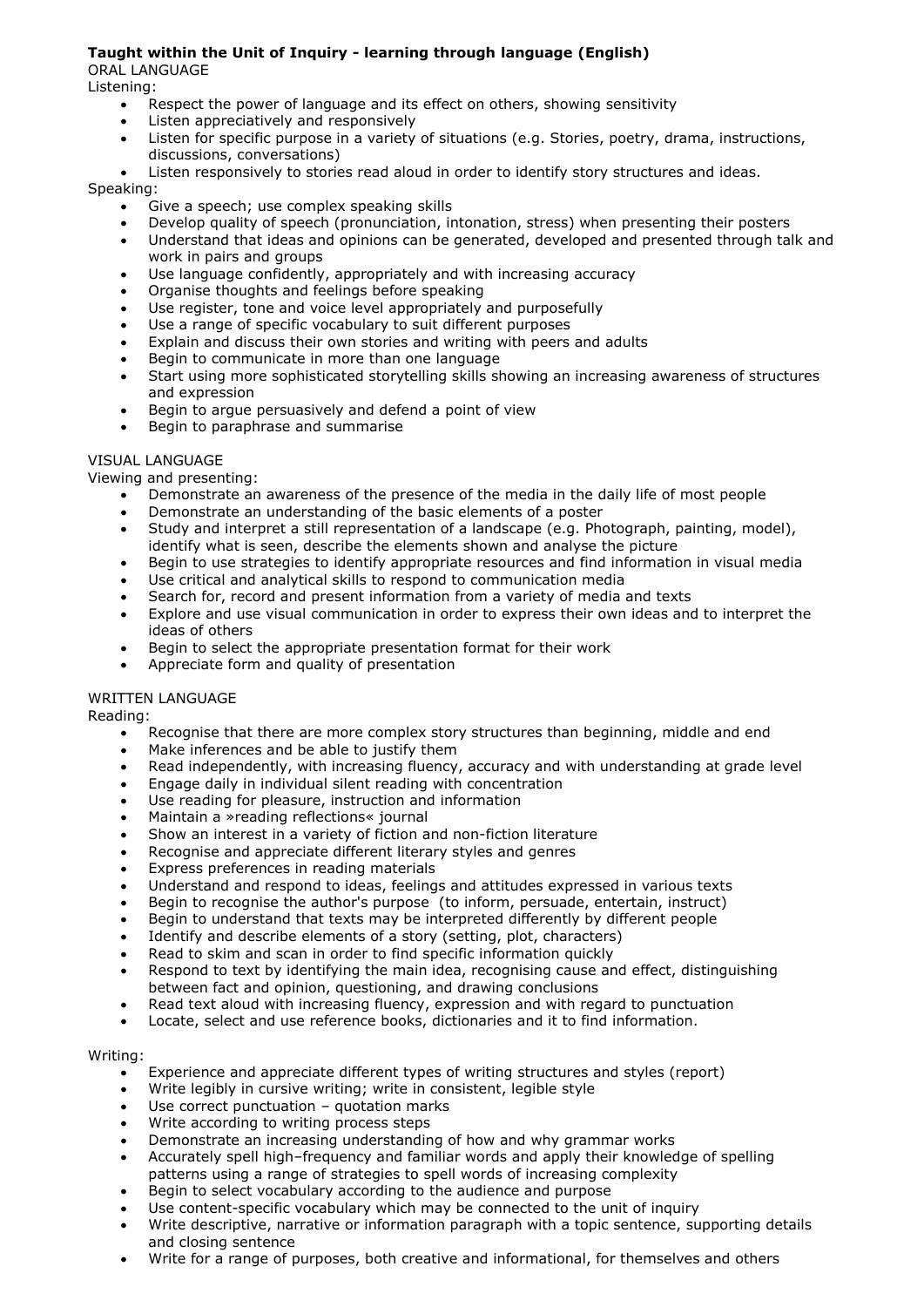- Write independently with confidence, demonstrating increasing development of the individual »voice« of the writer
- Respond to the writing of others with sensitivity and respect
- Compose using a range of structures and styles to reflect the particular purpose of the writing (fiction, realistic stories, poems, reports)
- Reread their written work in order to make revisions and improve their writing
- Start dividing texts into paragraphs

#### **Taught within the Unit of Inquiry – Learning through Mathematics** MEASUREMENT

- Begin to understand an angle as a measure of rotation
- Read and write digital and analogue time on 12-h and 24-h clocks
- Use timelines in unit of inquiry and other real-life situations

SPACE AND SHAPE

- Recognise and begin to explain symmetrical patterns in the environment
- Apply knowledge of transformations to problem-solving situations

#### **Taught within the Unit of Inquiry - learning through Visual Arts** CREATING

- Demonstrate control of tools, materials and processes and develop the ability to draw.
- Combine a variety of formal elements to communicate ideas/ feelings or experience when producing a creative poster.

RESPONDING

- Investigate the purposes of artwork from different times, places and cultures.
- Become an engaged and responsive audience when learning about life and work of an extraordinary person/artist.

#### **Taught within the Unit of Inquiry - Homeroom Lesson – focus on Personal and Social Education** IDENTITY

- Describe how personal growth has resulted in new skills and abilities when being a constructive member of a class, school and home community.
- Express hopes, goals and aspirations when taking responsibility as a learner.

### **Taught within the Unit of Inquiry – learning through language (Slovenian)**

WRITTEN LANGUAGE

Reading:

Reading information about extraordinary Slovenians

#### ORAL LANGUAGE

Speaking:

Presenting information about the Extraordinary Slovenians to the class

# **Taught within the Unit of Inquiry – learning through PE**

MOVEMENT COMPOSITION Gymnastics:

Assemble simple gymnastic routine

# **Taught within the Unit of Inquiry - learning through ICT**

- Develop the sense for layout in MS Word Programme
- Learn about expressing ourselves through images
- Create a comic with online tools/software
- Develop creativity

# **Taught within the Unit of Inquiry - learning through Music**

RESPONDING:

- Sing expressively, with appropriate dynamics, tempo, phrasing, and interpretation.
- Perform easy rhythmic, melodic, and chordal patterns accurately and independently on rhythmic, melodic and harmonic classroom instruments.
- Perform in groups, blending instrumental timbres, matching dynamic levels, and responding to the cues of a conductor.
- Record and share the stages of the process of creating a composition.
- Devise criteria for evaluating performances and compositions.
- Explain their personal preferences for specific musical works and styles.
- Identify similarities and differences in various arts.

CREATING:

- Explore vocal sounds, rhythms, instruments, timbres to communicate ideas and feelings.
- Create a soundscape based on personal experiences.
- Express one or more mood/feelings in a musical composition.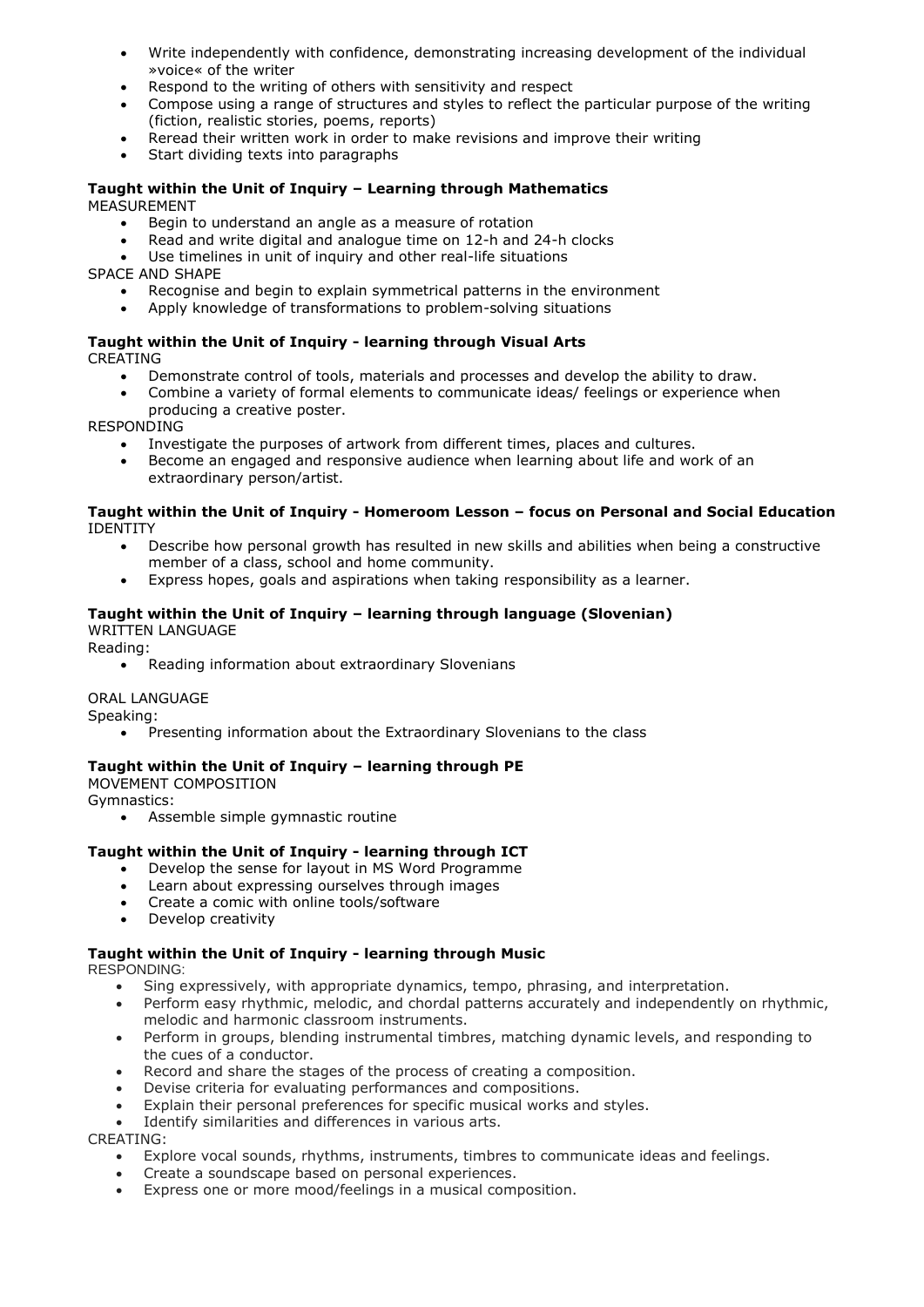# **Taught as subject-specific**

# **Inquiry into Maths**

NUMBER

- Describe mental and written strategies for multiplication and division
- Use fast recall of multiplication and division (up to 12) number facts in real life situations
- Use mental math and written strategies for x and division in real-life situations

### SPACE AND SHAPE

- Understand the common language used to describe shapes
- Begin to understand the properties of regular and irregular polygons
- Understand the congruent or similar shapes
- Begin to understand an angle as a measure of rotation
- Understand that visualisation of shape and space is a strategy for solving problems
- Sort, describe and model regular and irregular polygons
- Begin to describe and model congruency and similarity in 2d shapes
- Begin to analyse and describe 2d and 3d shapes, beginning to use geometrical vocabulary
- Identify congruency and similarity in 2d shapes
- Begin to describe and model congruency and similarity in 2d shapes
- Begin to describe and/or represent mental images of objects, patterns, and paths

#### **Taught as subject-specific - Inquiry into PE GYMNASTICS**

- Improve traditional gymnastics skills (forward roll, roll backward, shoulder stand, hand stand, cartwheel, basic jumps on small trampoline), involving physical agility, flexibility, strength and coordination;
- Cooperate and make activity in pair;
- Assemble simple gymnastic routine;
- Develop optimism to improve confidence in ourselves and our future.

### **DANCE**

- Recognize how dance can be used to express and understand our inner thoughts;
- Learn children dances containing basic step patterns with a partner or in small groups;
- Learn basic steps of aerobics;
- Listen and dance to music from all around the world.

# **Taught as subject-specific - Inquiry into ICT**

- Locate, retrieve or generate information from a range of digital sources
- Explain the usefulness of located data or information
- Identify and safely operate a selected range of appropriate devices, software, functions and commands when operating an ICT system and attempt to solve a problem before seeking help

# **Taught as subject-specific - Inquiry into PSE**

INTERACTIONS

 Understanding the impact of their actions on each other and the environment through respecting the rights and properties of others

# **Taught as subject-specific - Inquiry into Music**

- Begin to read and notate using values of whole, half note, dotted half note, quarter note and eight note, and rests.
- Identify symbols and traditional terms referring to dynamics and tempo, and interpret them correctly when performing.
- Use standard symbols to notate meter and rhythm of simple patterns presented by teacher.

# **Taught as subject-specific - Inquiry into Slovenian**

#### ORAL LANGUAGE

Listening

- Listen appreciatively and responsively
- Listen for specific purpose in a variety of situations (e.g. Stories, poetry, drama, instructions, discussions, conversations)

 Listen responsively to stories read aloud in order to identify basic story elements and its plot. Speaking:

- Begin to develop quality of speech (pronunciation, intonation, stress) when presenting, discussing or sharing own ideas.
- Use language with increasing accuracy
- Use a range of specific vocabulary to suit different purposes

#### WRITTEN LANGUAGE

Reading:

- Read independently, with increasing fluency, accuracy and with understanding at grade level
- Understand and respond to ideas, feelings and attitudes expressed in various texts
- Identify and describe elements of a story (setting, plot, characters)
- Read text aloud with increasing fluency, expression and with regard to punctuation